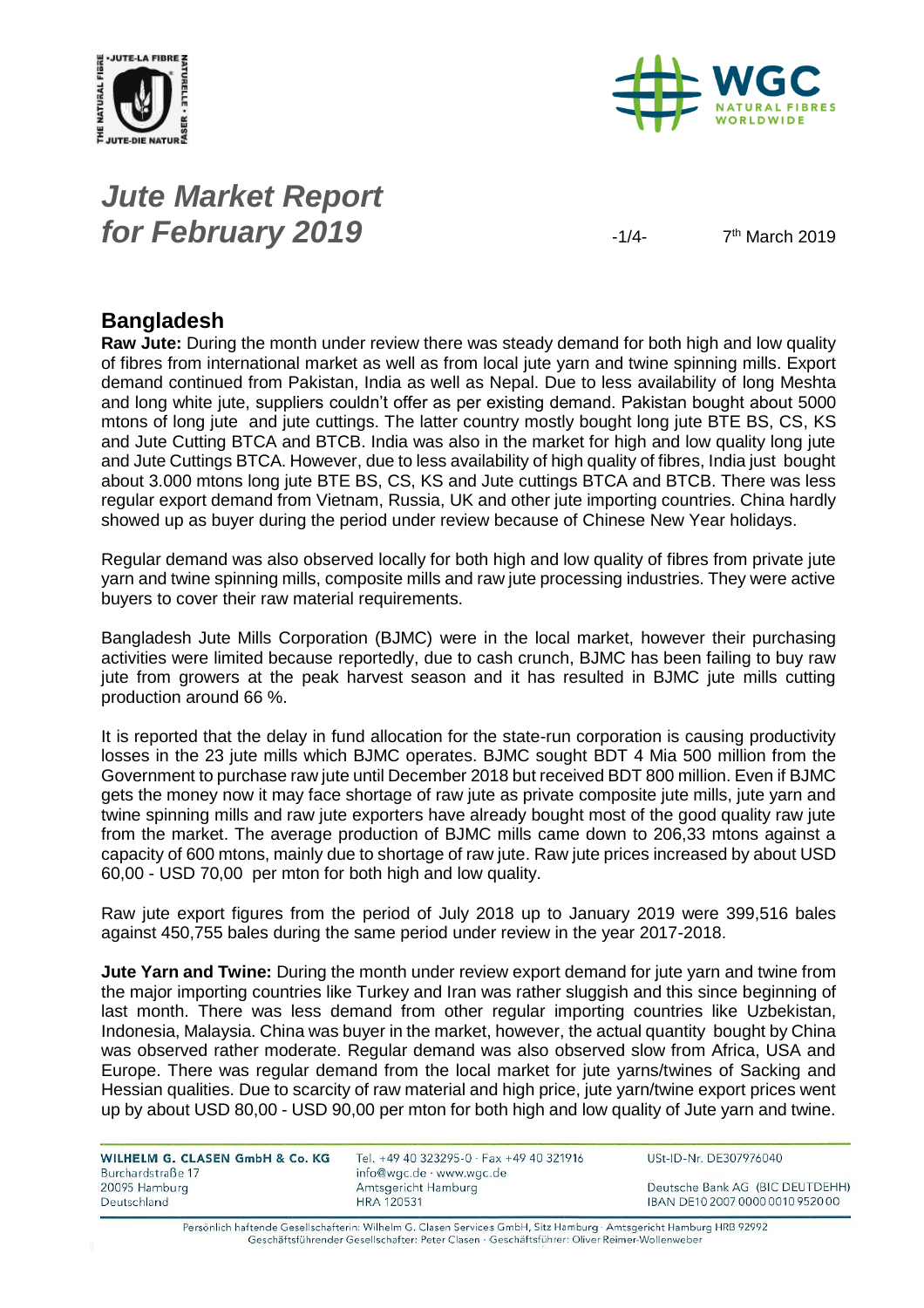



# *Jute Market Report for February 2019*  $\frac{2}{4}$

 $7<sup>th</sup>$  March 2019

It is expected that prices will continue their upward trend in sympathy with rising meshta and raw jute prices. Jute yarn and twine spinning mills in Bangladesh have well filled order books which keep them busy.

**Jute Goods:** Regular export demand of finished goods for sackings has been observed and increased demand from African countries. Besides Africa, there was regular demand for hessians and sackings from Europe, Australia, USA, Iran, China and Vietnam. India was regularly in the market for unstitched cloth of Binola and B-Twill. CBC: There was less export demand for jute CBC from the regular importing countries like Europe and Australia and New Zealand. It has been observed that local demand for Sacking further improved. Demand for Hessians was a bit sluggish. Most of the privately owned composite jute mills are busy with their running orders.

During the month under review export prices appreciated:

Hessian: Price increased approx. 3 to 4% Sacking: Price increased approx. 4%<br>CBC: Price increased approx. 2% Price increased approx. 2%

According to a press release on  $21^{st}$  February 2019, Bangladesh Govt. plans to establish jute goods research and training centre. Textiles and Jute Minister Mr. Golam Dastagir Gazi said that a research and training centre will be established soon for the diversification of jute production to regain its lost glory. "The government has taken a plan to establish a centre for jute goods research and training to expedite the multifunctional use of jute which will be administrated by the Department of Jute under the provisions of 'Jute Act-2017'," the minister said this while speaking at a discussion with the officials of the Jute Department.

Referring to different initiatives of the present government in developing jute sector, including enactment of the Mandatory Jute Packaging Act-2010, the minister said more use of jute and jute products will make a significant contribution to boost the economic prosperity of the country. Mentioning that Bangladesh is ahead of many foreign countries in exporting jute and jute goods, Mr. Golam Dastagir Gazi, Minister of Textiles and Jute, said to achieve the production goal and ensure the mandatory usage of jute goods, the law enforcement authorities will conduct drives against any irregularities or corruption.

63 jute mills in Bangladesh are currently inoperative, the Minister of Textiles and Jute told parliament on 5<sup>th</sup> March 2019. Of them, 56 are private. Currently there are 281 privately owned jute mills and 33 state-owned mills in Bangladesh, according to him. Seven state-owned mills also remain closed, he said, replying to a question from treasury bench MP Tanveer Imam. Mr. Gazi said the number of jute mills under BJMC was 27 in July 2018. The number increased to 33 after the government took back the ownership of six jute mills.

| WILHELM G. CLASEN GmbH & Co. KG | Tel. +49 40 323295-0 · Fax +49 40 321916 | USt-ID-Nr. DE307976040           |
|---------------------------------|------------------------------------------|----------------------------------|
| Burchardstraße 17               | info@wgc.de · www.wgc.de                 |                                  |
| 20095 Hamburg                   | Amtsgericht Hamburg                      | Deutsche Bank AG (BIC DEUTDEHH)  |
| Deutschland                     | HRA 120531                               | IBAN DE10 2007 0000 0010 9520 00 |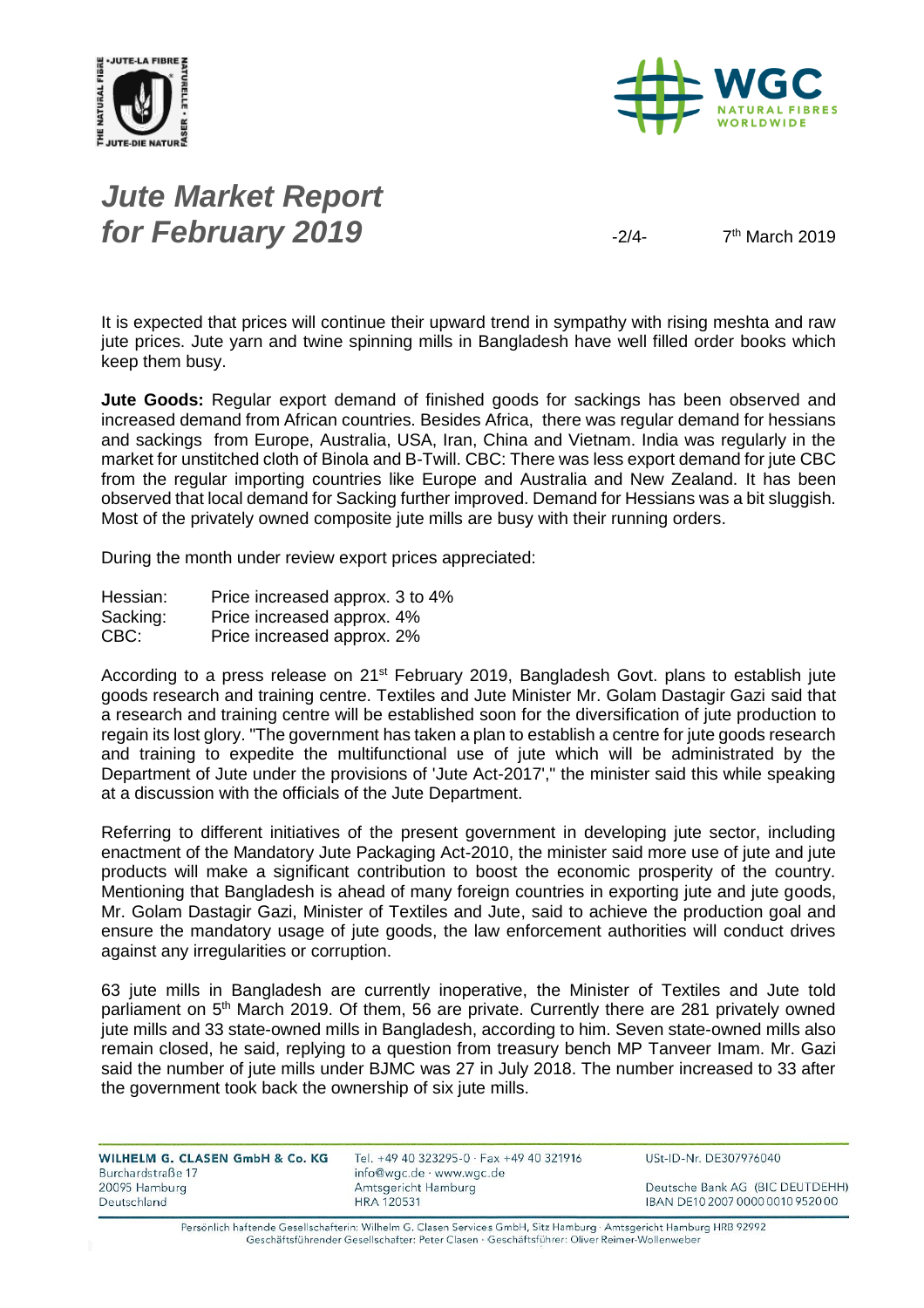



# *Jute Market Report for February 2019*  $\frac{3}{4}$

 $7<sup>th</sup>$  March 2019

Prime Minister Sheikh Hasina spoke yesterday at the National Jute Day-2019 programme and inaugurated the two-day Multipurpose Jute Product Fair at Bangabandhu International Conference Centre in Dhaka. She urged authorities concerned to take necessary steps to make the jute sector profitable."Jute is such a produce, nothing of which is wasted. So, why'll it incur losses? I don't want to hear (the news of) losses. Attention is needed for making it profitable" she said.

The Prime Minister said the jute products will get incentives both as an agricultural produce and an industrial product." We'll definitely make it (the jute sector) profitable through diversifying the jute products. I believe it", she said with a call to assess the local demand of jute products. She said the Export Policy 2018-2021 has already been declared. "It'll have to concentrate on further increasing the export of jute goods."

#### **India**

**Raw Jute:** The Jute Corporation of India (JCI) will continue to act as central nodal agency to undertake price support operations at the Minimum Support Price (MSP) in jute growing states. The Indian Government on 13th February hiked the minimum support price for raw jute IRs 3,950 per 100 kg for 2019/20 season, from IRs 3,700,00 per 100kg in the previous season (2018/19). The decision was taken at a meeting of the Cabinet Committee of Economic Affairs in New Delhi. Union Minister Piyush Goyal said "The MSP would yield returns of 55,81 % over the All-India weighted average cost of production. The MSP is expected to ensure appropriate minimum prices to the farmers and step investment in jute cultivation and their production and productivity in the country" an official statement said.

JBA raw jute quotations at the end of the month under review were as follows: TD-4 IRs 5,000.00 and TD-5 IRs 4,700.00 per 100 kg. Raw jute market ruled fully steady during the month under review.

**Jute Yarn and Twine**: Market was absolutely dull during the month under review.

**Jute Goods:** Jute sector trade unions in West Bengal have deferred a proposed strike from 1st March 2019 by two weeks, as the state government sought more time to look into the unions' demands and resolve the present impasse. At a tripartite meeting on  $26<sup>th</sup>$  February 2019 in presence of West Bengal Labour Minister Moloy, the 21 trade unions decided to postpone the strike until 15<sup>th</sup> March 2019. The jute industry employs 200.000 workers in more than 60 jute mills in the State of West Bengal.

The West Bengal Government had decided on  $17<sup>th</sup>$  January 2019 to give an interim relief of IRs 70,00, raising the workers wage to IRs 327,00 per day till a new wage agreement was finalized. IJMA sources had earlier said that the jute mills would not be able to pay anything more than the revised wage of IRs 327,00 per day.

| WILHELM G. CLASEN GmbH & Co. KG<br>Burchardstraße 17 | Tel. +49 40 323295-0 · Fax +49 40 321916<br>info@wgc.de · www.wgc.de | USt-ID-Nr. DE307976040           |
|------------------------------------------------------|----------------------------------------------------------------------|----------------------------------|
| 20095 Hamburg                                        | Amtsgericht Hamburg                                                  | Deutsche Bank AG (BIC DEUTDEHH)  |
| Deutschland                                          | HRA 120531                                                           | IBAN DE10 2007 0000 0010 9520 00 |